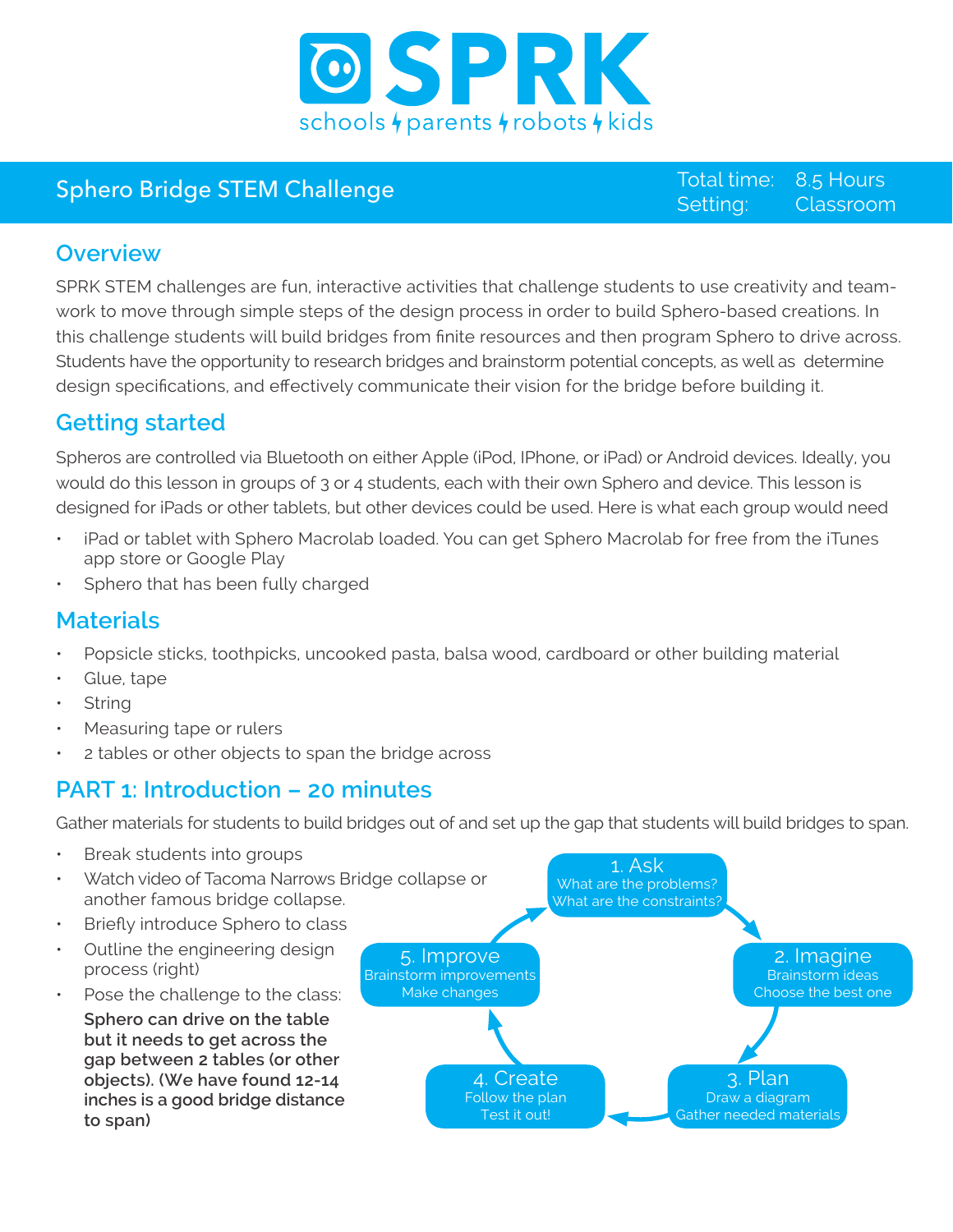# **PART 1: Introduction (continued)**

- Each group has a set of materials (Popsicle sticks/pasta/balsawood/toothpicks/cardboard).
- You can provide each team with a mystery material that they have to incorporate into their bridge for an added challenge
- You can also Include different incentives to encourage students to design efficiently like a prize for the lightest successful bridge.

## **PART 2: Specifications – 20 minutes**

In this part of the challenge students should gather information so that they can create a list of design specifications. These can include physical dimensions or specifications regarding material limitations or time constraints. Students can also set goals for the weight of their bridge.

- Have students take measurements of Sphero
- Students also will need to measure size of gap they need to span
- Students should determine what the road surface needs to be made of so Sphero can drive across it
- Have students create a list of 5 or more specifications for their bridges

# **Optional physics/science focused activities (Steps 3 – 4)**

#### **PART 3: Bridge research in groups - 60 minutes**

The teams will research different types of bridges and then use this information to develop their designs. Groups are each assigned to different types of bridges. Some bridge types that could be assigned include: Arch, Beam, Cable-Stayed, Suspension, and Truss. You may want to just assign subtypes of a certain type, such as different types of Truss bridges.

## **PART 4: Presentations - 30 minutes**

Each group has 4 minutes to show a picture of the type of bridge that they researched as well as primary advantages/disadvantages and any notable features.

## **PART 5: Brainstorm – 45 minutes**

Provide teams with the following guidelines for brainstorming, as developed by the Stanford D School: •

- One conversation at a time.
- Go for quantity
- Headline! (Quick, Concise Ideas)
- Build on the Ideas of others
- Be Visual
- Encourage wild ideas
- Stay on topic
- Defer Judgment

Set a goal for each team to come up with 20 different ideas in 20 minutes. Once teams have their ideas have them determine as a group which idea they would like to use

## **PART 6: Drawings and materials – 30 minutes**

In Part 6, teams create a clear drawing of their bridge and determine what materials they will need.

- As an option, ask students for dimensioned drawings. Each group, or each student should create a drawing of the bridge with the correct dimensions labeled on it.
- As an option, ask students to create a Bill of Materials. Each group should create a table or list of the materials they will need to build their bridge as well as the amount of each material.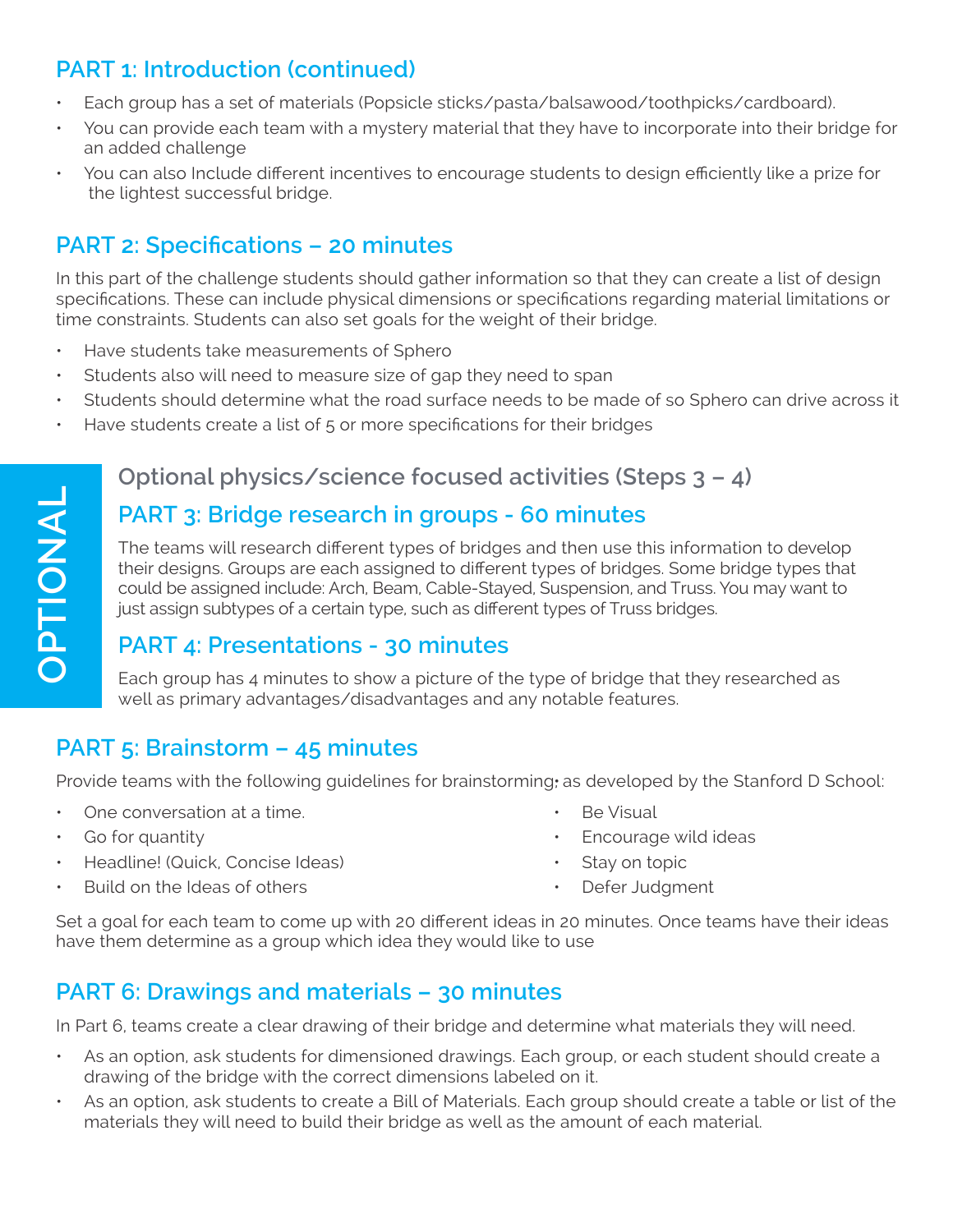## **PART 7: Present – 30 minutes**

Each team should make a short presentation (4-5 minutes) about their bridge plan. If the optional section above (Dimensioned Drawing and Bill of Materials) was completed have the students present those sections as well. Each group should be able to present about the following.

- Why they believe their bridge will be successful
- What materials they will use
- What they anticipate will be the hardest part of the building process
- Any notable features of their bridge

#### **PART 8: Build bridges and program Sphero – 2 - 3 hours**

• Teams build their bridges and if they finish early they can test them. Each team will also need to write a simple macro that gets Sphero across their bridge; it can be only one line long. See an example below:

| Macros<br>bridge drive | Edit                                                                                                        | <b>く</b> bridge drive<br>Roll                                       |
|------------------------|-------------------------------------------------------------------------------------------------------------|---------------------------------------------------------------------|
| Roll 0.5 0 1000        | >                                                                                                           | Makes the Sphero roll at a<br>given speed and heading.<br>More Info |
|                        |                                                                                                             | Speed (%)<br>50                                                     |
|                        |                                                                                                             | Heading (°)<br>$\overline{0}$                                       |
|                        |                                                                                                             | 1000<br>Delay (ms)                                                  |
|                        |                                                                                                             |                                                                     |
|                        |                                                                                                             |                                                                     |
|                        | $\left( \begin{smallmatrix} \text{\large{\textbf{+}}}\\ \text{\large{\textbf{+}} \end{smallmatrix} \right)$ |                                                                     |

#### **PART 9: Bridge Testing – 60 minutes**

Finally it is time to test the bridges! If you offered incentives building the lightest bridge, you may want to begin by weighing all of the bridges.

- Each group should set up bridges across the gap.
- Next, each group should try out their macros to see if they can successfully get Sphero across the bridge.
- Each group should record whether or not their bridge was successful and if it failed note where the failure occurred.